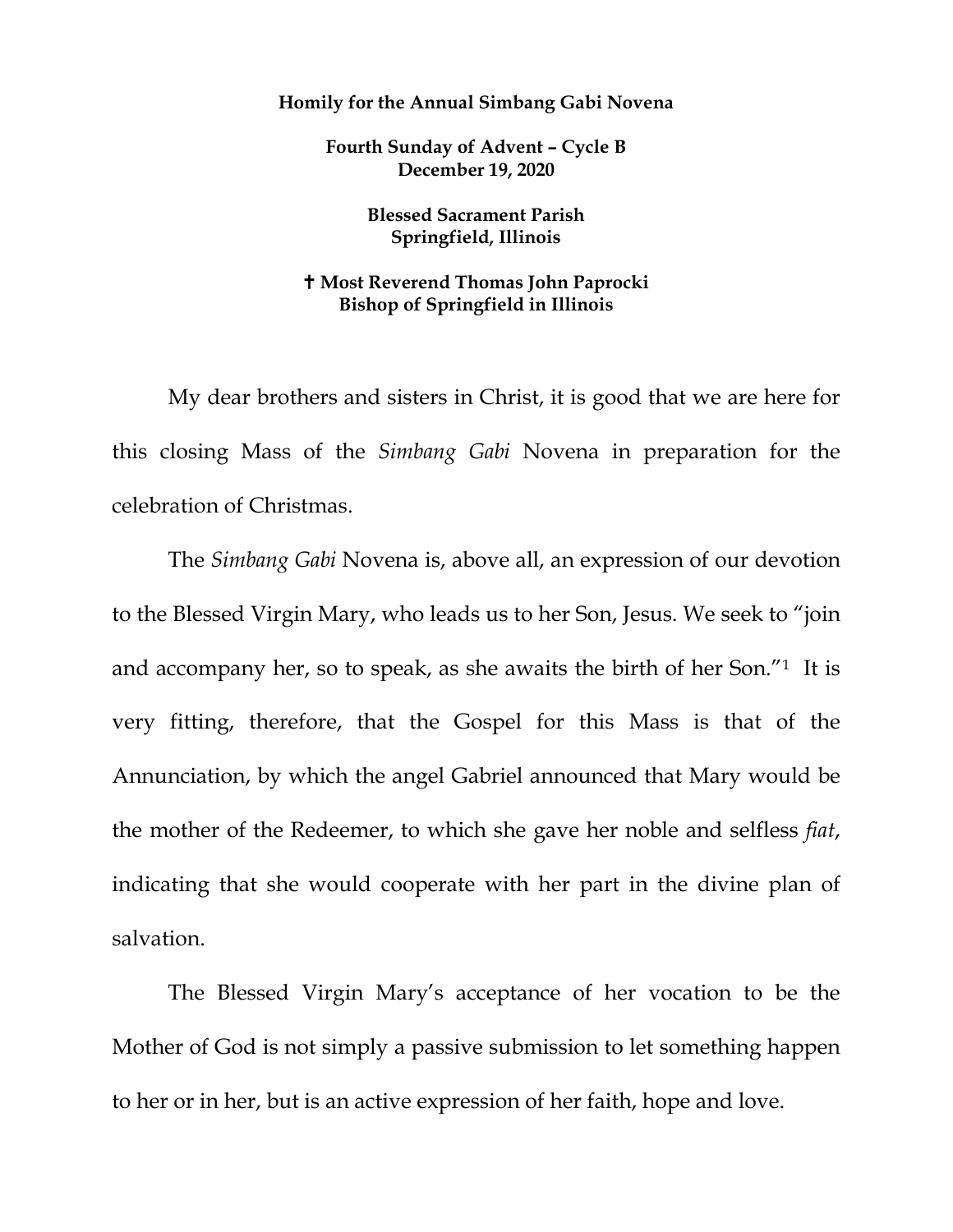The angel greets her as "Mary, full of grace." It is almost as if her surname is "full of grace," for that most eloquently and completely describes precisely who she is. Being full of grace, her response to the angel is imbued with the graces of the theological virtues. Her "yes" is an act of faith, for she believes what the angel says to her is true. It is also an act of love, for she cannot refuse to respond in love to the One who calls her in love. Finally, it is an act of hope, because Mary trusts that what the angel says to her will come to fulfillment.

It is this aspect of hope that I wish to highlight today for our spiritual nourishment and inspiration. As the calendar year of 2020 draws to a close in less than two weeks, the challenges and difficulties of the past twelve months—that no one expected as the year began last January—have left many people discouraged. The perfect antidote to discouragement is the virtue of hope.

In his book of daily meditations called, *In Conversation with God*, Father Francis Fernandez wrote:

The ones who become discouraged are not those who undergo difficulties and feel pain. It is those, rather, who do not aspire to sanctity and eternal life, those who despair of ever reaching them, who buckle and give up. The attitude of the

2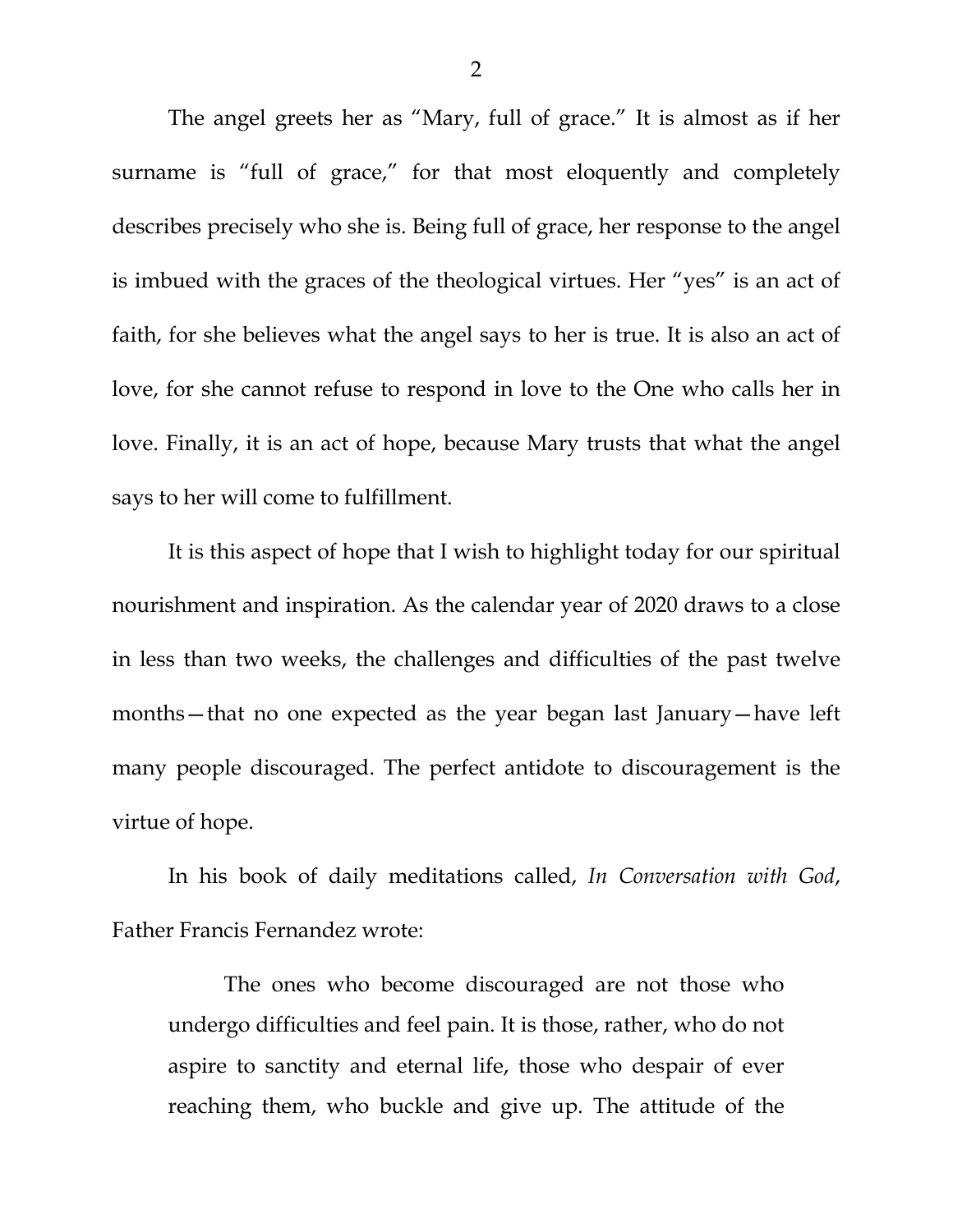former is shaped by a lack of faith, by comfort-seeking, lukewarmness and an excessive attachment to earthly goods, which they consider the only good things worth having. Discouragement, if it is not remedied, paralyses any effort to do good and overcome difficulties. . . .

From the stable at Bethlehem to the moment of His ascension into Heaven, Jesus Christ proclaims a message of hope. Jesus himself is *our only hope* (cf. 1 Tim. 1:1). He is the firm pledge that we will attain to the marvelous future we have been promised. We look towards the cave at Bethlehem *in watchful hope*, understanding that it is only in His company that we can *boldly approach God the Father* (1 Tim. 3:12).

Our Lord himself points out that the principal objects of Christian hope are not the good things of this life which *moth and rust consume, and which thieves can break in and steal* (Matt. 6:19), but the treasures of the incorruptible heritage and, above all, the supreme happiness of the eternal possession of God.

We confidently hope that one day He will give us eternal blessedness, and here and now, pardon for our sins, and His grace. As a consequence, hope offers to everyone the means necessary to achieve what has been promised.[2](#page-3-1)

Our Lady's response at the Annunciation and her example of living in faith, hope and love show us the way to overcome the